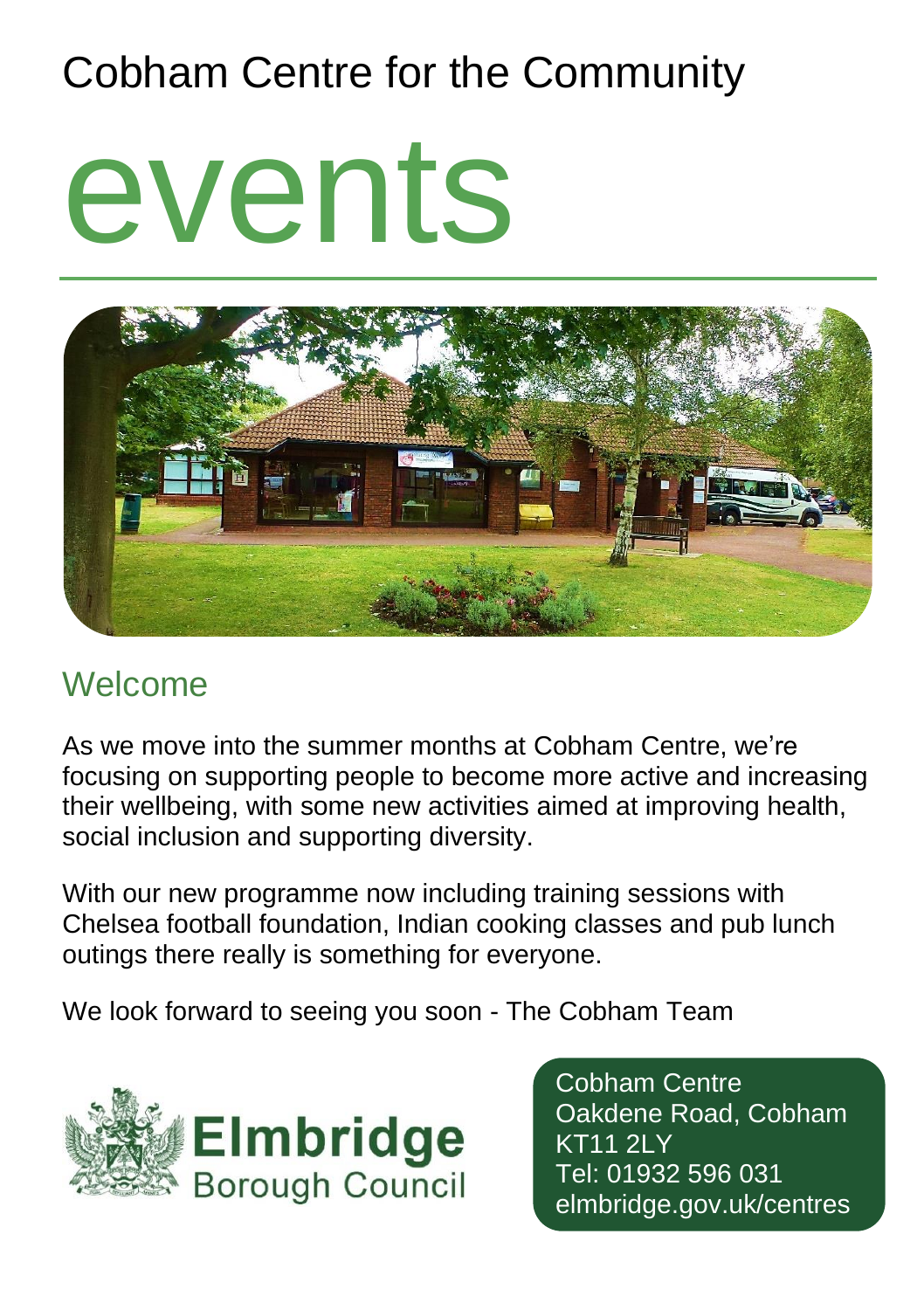### June



#### • **Summer Fayre**

Wednesday 1 June, 11-2pm.

Join the fun at our Jubilee Summer Fayre! With a range of fun activities for all ages. BBQ, live music, kids play session and more.

#### • **Pub lunch outing – Running Mare**

Thursday 16 June, 10.45-2pm. Travel cost £4 Join us for an outing to a local pub for a meal with centre members and staff. Cost of the meal to be paid at the venue.

#### • **Armed forces celebration event**  Thursday 23 June, 12.30-2.30pm.

Free event to thank all ex-service members within the community. Afternoon tea with scones, cream and jam, entertainment, hand massage and a session from the Elmbridge Museum. Funded by the Elmbridge Trust For Older People.

#### • **Pub lunch outing – Marquis of Granby** Thursday 30 June, 10.45-2pm. Travel cost £4 Join us for an outing to a local pub for a meal with centre members and staff. Cost of the meal to be paid at the venue.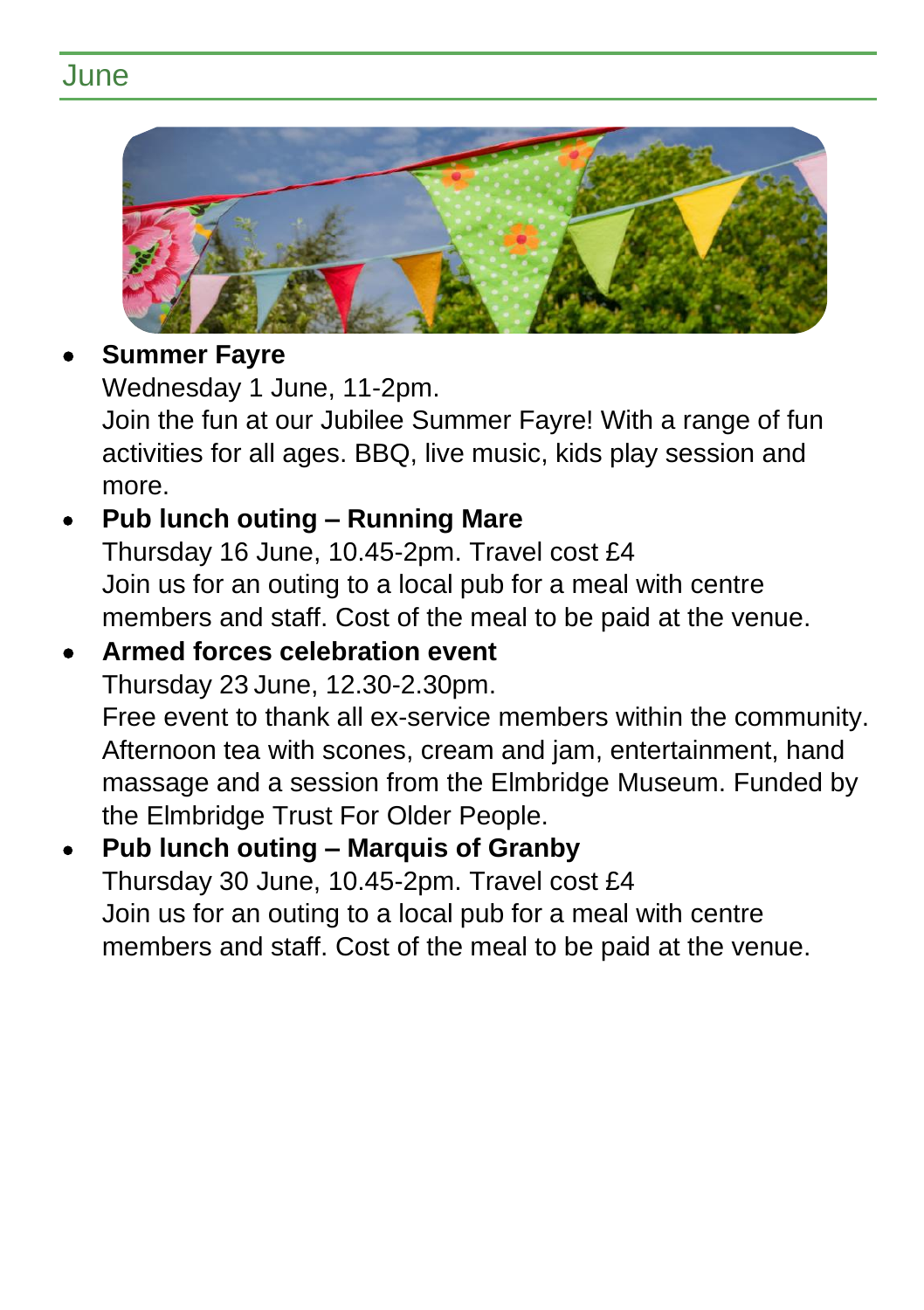## **July**



#### • **Boat trip**

Thursday 7 July, 10.30am-12.30pm. £25 per ticket. With tea, coffee and biscuits provided onboard. Spend the morning enjoying a cruise with the peace and quiet of the river.

#### August



#### • **Summer Social**

Thursday 4 August, 10.30am-2pm. Free event! New to the area? Want to meet and mix with other members of the local community? Come along to our summer social and enjoy a free lunch, try some art and pet therapy sessions, make new friends and improve your wellbeing. Funded by the Elmbridge Trust For Older People.

- **Ballroom dancing taster session** Thursday 18 August, 1-2.30pm, £3 An afternoon of music, dancing and cake.
- **Centre closed for maintenance.** Monday 8 to Friday 12 August.